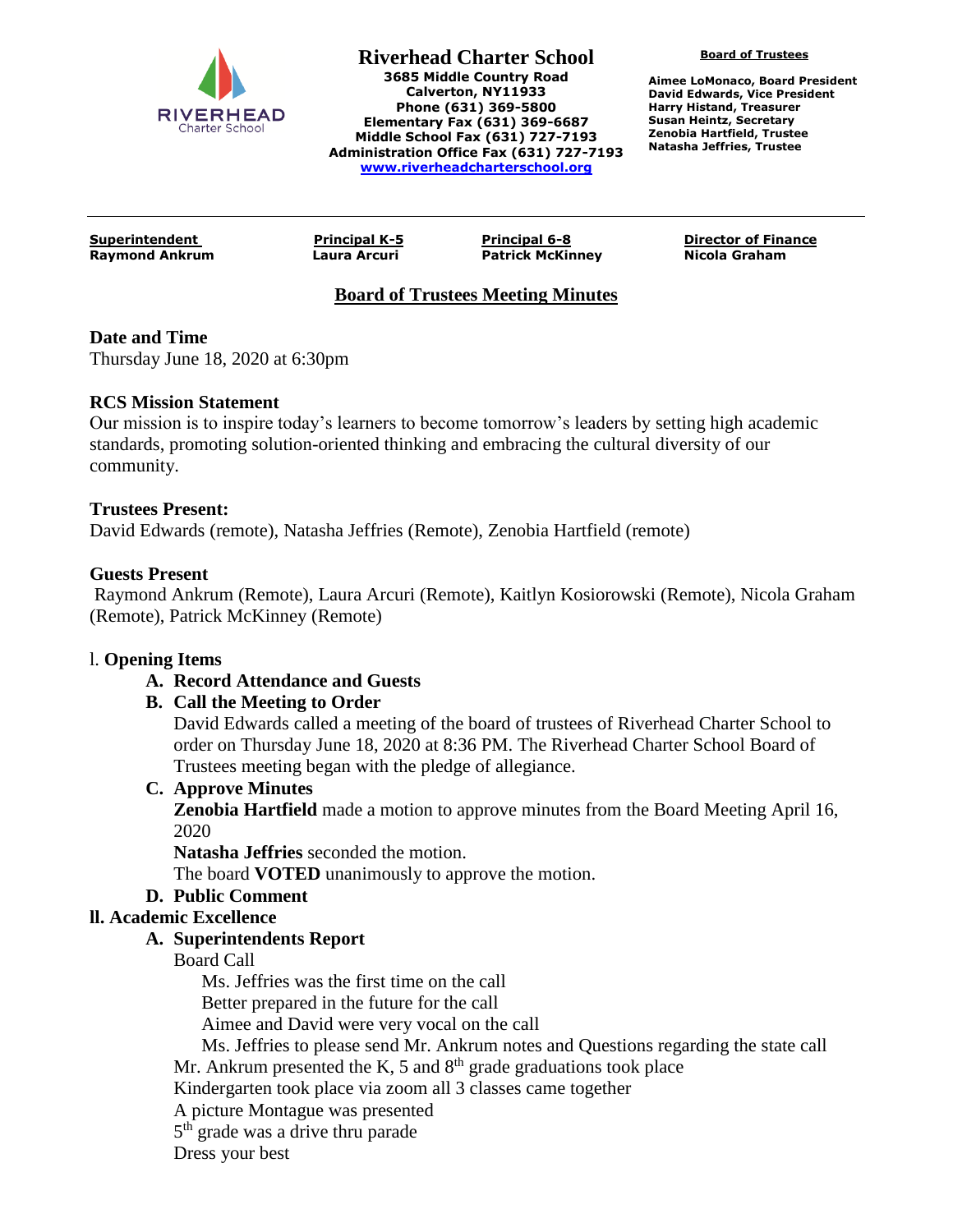

**Riverhead Charter School 3685 Middle Country Road Calverton, NY11933 Phone (631) 369-5800 Elementary Fax (631) 369-6687 Middle School Fax (631) 727-7193 Administration Office Fax (631) 727-7193 [www.riverheadcharterschool.org](http://www.riverheadcharterschool.org/)**

**Board of Trustees**

**Aimee LoMonaco, Board President David Edwards, Vice President Harry Histand, Treasurer Susan Heintz, Secretary Zenobia Hartfield, Trustee Natasha Jeffries, Trustee**

| Superintendent | <b>Principal K-5</b> | <b>Principal 6-8</b>    | <b>Director of Finance</b> |
|----------------|----------------------|-------------------------|----------------------------|
| Raymond Ankrum | Laura Arcuri         | <b>Patrick McKinney</b> | Nicola Graham              |
|                |                      |                         |                            |

Encouraged to decorate cars, music was playing, receive diplomas and take pictures. 8<sup>th</sup> grade was like a drive in movie theater Watch party on facebook which was pre-recorded Everyone honked their horns and cheered for each student

Juneteenth protest march in Riverhead Cuomo made this a statewide holiday RCS made it a holiday first 4pm meet at the Peconic Watershed

6/23 is the last day for classes Starting a summer program Stop school loss for lower end students with good attendance

**Natasha Jeffries** made a motion to accept a proposal from Cassone Leasing Inc. for leasing portable classroom modules to address as a temporary solution for the enrollment growth and program needs.

**Zenobia Hartfield** seconded the motion. The board **VOTED** unanimously to approve the motion.

**Natasha Jeffries** made a motion to approve a contract with P.W Grosser Consulting, Inc. in the amount not to exceed \$20,000 for Civil/Site Engineer services. **Zenobia Hartfield** seconded the motion. The board **VOTED** unanimously to approve the motion.

**Natasha Jeffries** made a motion to approve a contract with Robert Ferraro Architect in the amount not to exceed \$10,000 for architectural services.

**Zenobia Hartfield** seconded the motion.

The board **VOTED** unanimously to approve the motion.

**Natasha Jeffries** made a motion to approve the revision on purchasing policy Section 10.1 for the Board of Directors to approve contractual agreements for public work contracts in excess of \$35,000 and purchasing contracts in excess of \$20,000.

**Zenobia Hartfield** seconded the motion.

The board **VOTED** unanimously to approve the motion.